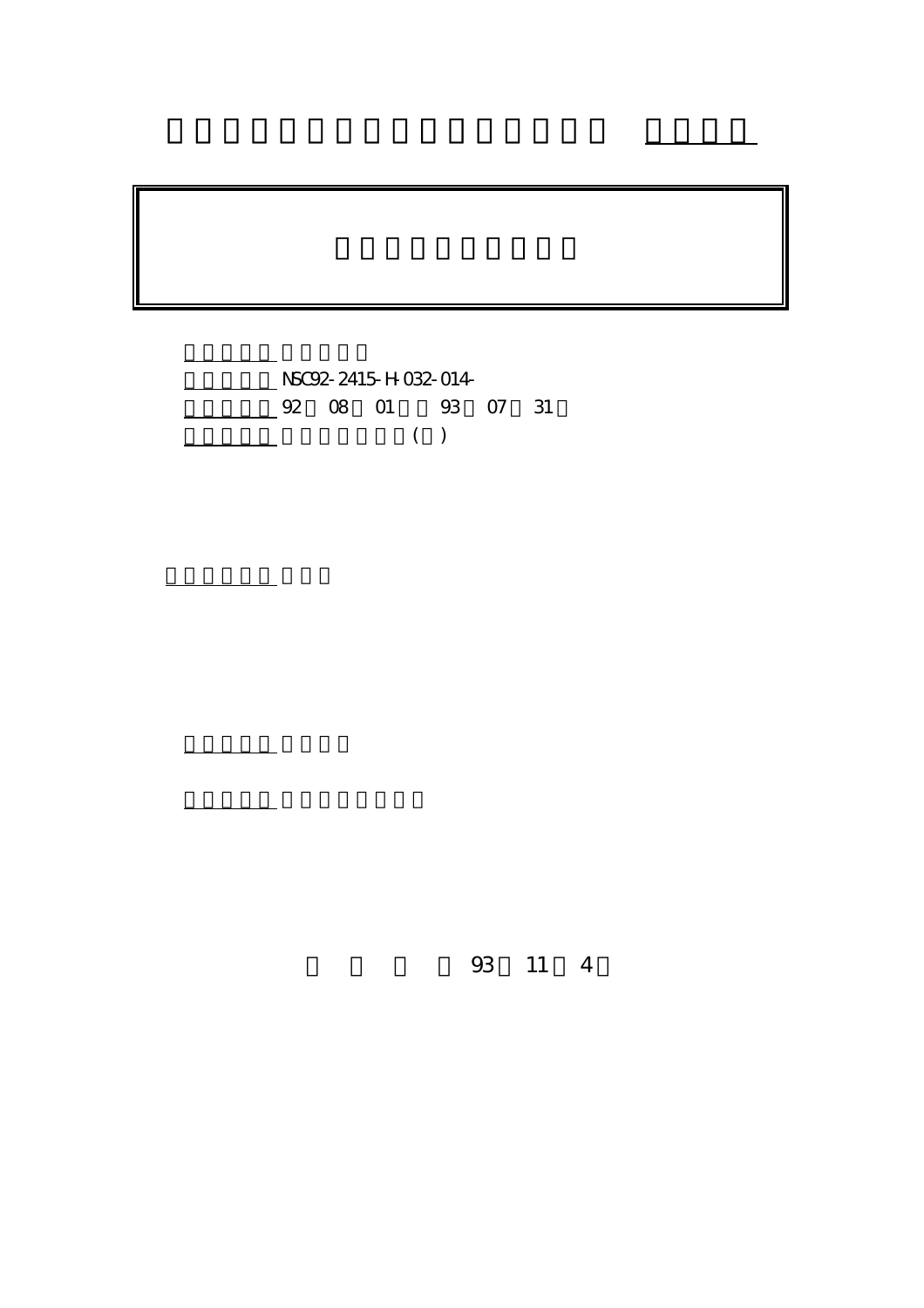## 計畫編號:**NSC 92-2415-H-032-014** 執行期限:**92** 年 **8** 月 **1** 日至 **93** 年 **7** 月 **31** 日

電力選擇權價值之研究**\***

 To cope with the incoming electricity market structure reform for our country, this research use the peak and off-peak electricity exchange market price after liberalization in the state of New-England to evaluate the option price of electricity by combining the consumption constraint specialized in the electricity market. After considering the data characteristics of electricity price, the mean reversion and jump diffusion method is applied to capture the more volatile price trend. Finally the MonteCarlo method is used to calculate the option price.

**Black** Scholes

Cox Ross Rubinstein(1979) CRR  $Merton(1976)$ (Jump Diffusion) Vasicek(1977) (mean reversion)

 $($  B-S  $)$ 

Cater $(1995)$  B-S  $Oren(2001)$ 

 $B-S$ 

Escribano, Pena Villaplana (2001) GARCH

 $Bhanot(2002)$ MonteCarlo

 $1996 \qquad 3$ (New York Mercantile Exchange; NYMEX)  $4$ 

1

 $(2000)$   $(2000)$  $(2000)$ 

 $1991$  10

 $(1973)$ 

$$
2^{-\mathcal{C}}
$$

Eydeland Geman (1998)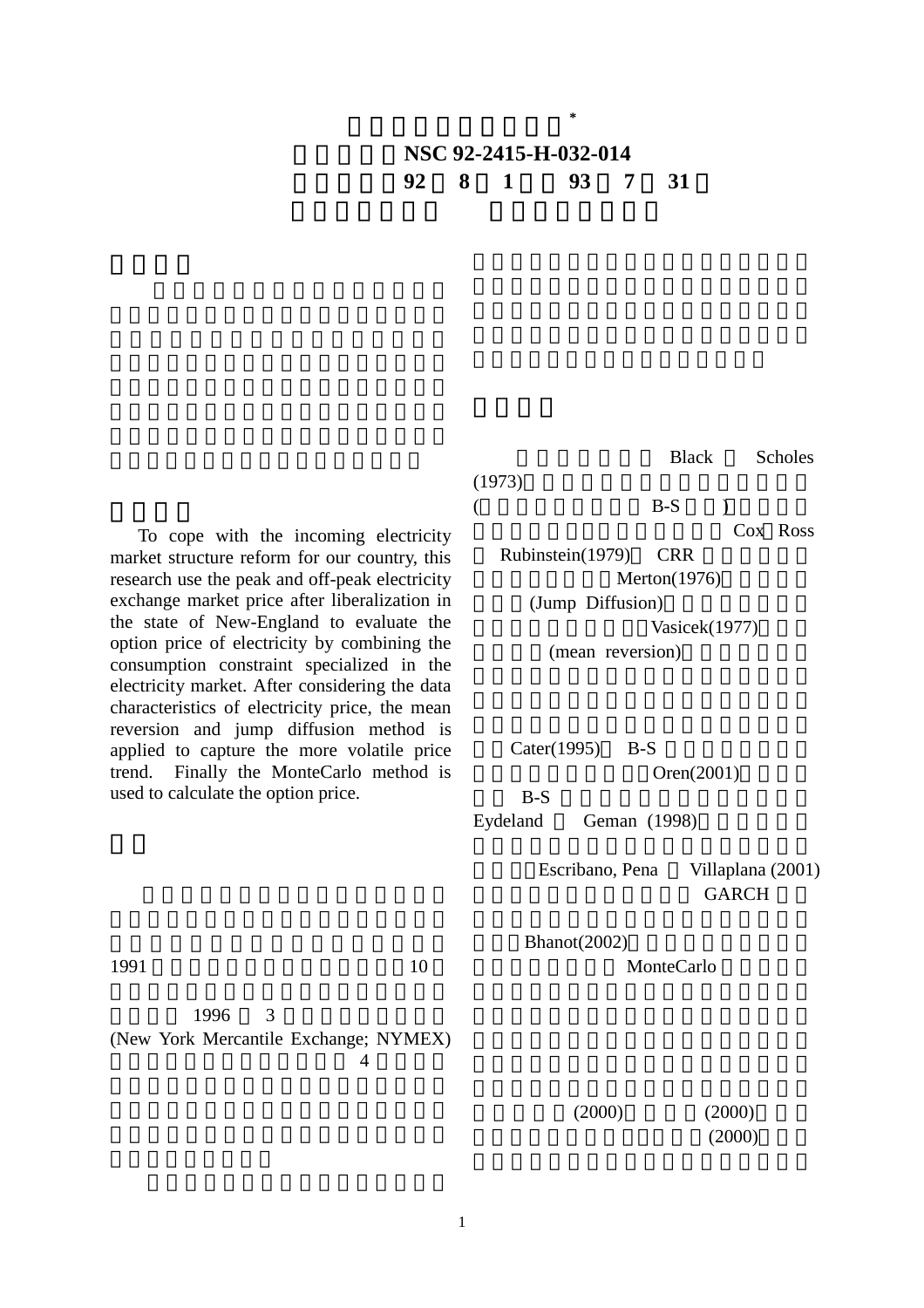## $(2001)$



差為 0.78

## 1 **New England ISO**

|               | Iteration Sd. Jumps phi Kbar gamma |  |                                                 |          |  |  |  |
|---------------|------------------------------------|--|-------------------------------------------------|----------|--|--|--|
|               | $\mathsf{A}$                       |  | $0.27$ 8 3.47 1.94 0.78                         |          |  |  |  |
| <b>Bhanot</b> | <sub>B</sub>                       |  | $0.27 \quad 8 \quad 3.47 \quad 1.94 \quad 0.78$ |          |  |  |  |
|               | : Iteration A                      |  |                                                 | 0.976182 |  |  |  |
|               | Iteration B                        |  |                                                 | 0.800499 |  |  |  |

|               |            | 1.0017         |                        |            |              |  |  |  |  |
|---------------|------------|----------------|------------------------|------------|--------------|--|--|--|--|
| MonteCarlo    |            | $\overline{2}$ | 0.00004                |            |              |  |  |  |  |
|               |            | $\overline{2}$ | <b>New England ISO</b> |            |              |  |  |  |  |
|               |            |                |                        |            | T            |  |  |  |  |
| <b>Bhanot</b> |            | $\phi$         | 1.0017                 | 0.77E-08   | $0.12E + 09$ |  |  |  |  |
|               | MonteCarlo | $\gamma$       | 0.00004                | $0.14E-08$ | 27923        |  |  |  |  |
|               |            |                | (MonteCarlo)           |            |              |  |  |  |  |
|               |            | 30             | MonteCarlo             |            |              |  |  |  |  |
|               | 0.3620     |                |                        | 3          |              |  |  |  |  |

2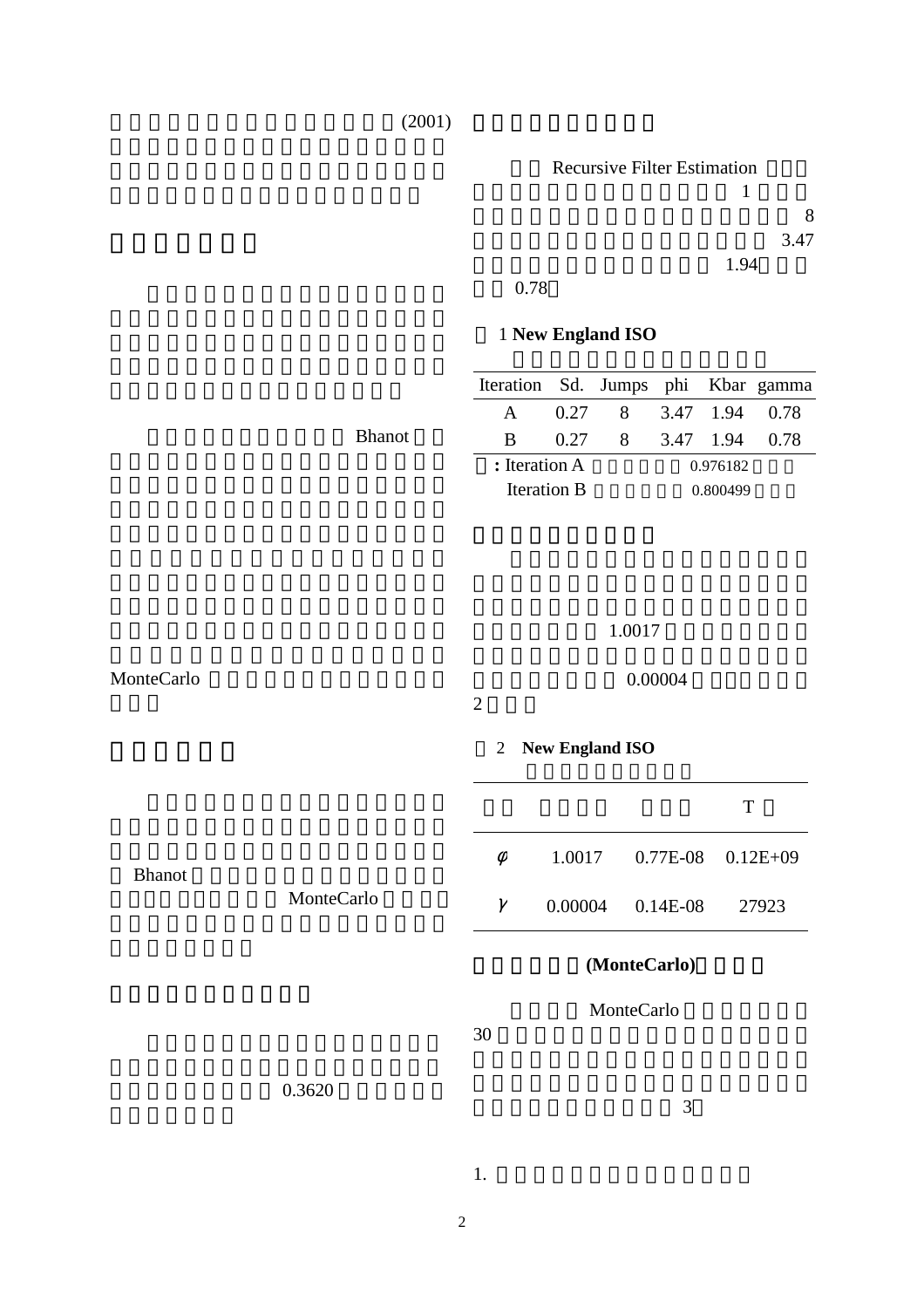| 40     | 4.3999            | 45        | 3.9718    |                |             |      |
|--------|-------------------|-----------|-----------|----------------|-------------|------|
| 50     | 3.9298            | 55        | 3.3995    | 1999           | $5 \quad 1$ | 2003 |
| 60     | 3.3508            | 65        | 2.9789    | 1.             |             |      |
|        | $\bigg)$          |           | (SUS/MWh) |                |             |      |
|        |                   | 12,000MWh | \$50      | $\overline{2}$ |             |      |
| US/MWh |                   |           |           |                |             |      |
|        | \$3.9298 US/MWh   |           |           |                |             |      |
|        | \$47157.6         |           |           |                |             |      |
| 2.     |                   |           |           |                |             |      |
|        |                   |           |           |                |             |      |
|        | 4 New England ISO |           |           |                |             |      |
|        |                   |           |           |                |             |      |
|        |                   |           |           |                |             |      |
| 40     | 5.8858            | 45        | 4.7185    |                |             |      |
| 50     | 4.2589            | 55        | 3.3065    |                |             |      |

 $4$ 

60 2.6693 65 1.9627

 $4\,$ 

張元晨(2000 〝電力市場衍生性商品避

陳澤義、許志義、許宏敏(2000 〝臺灣